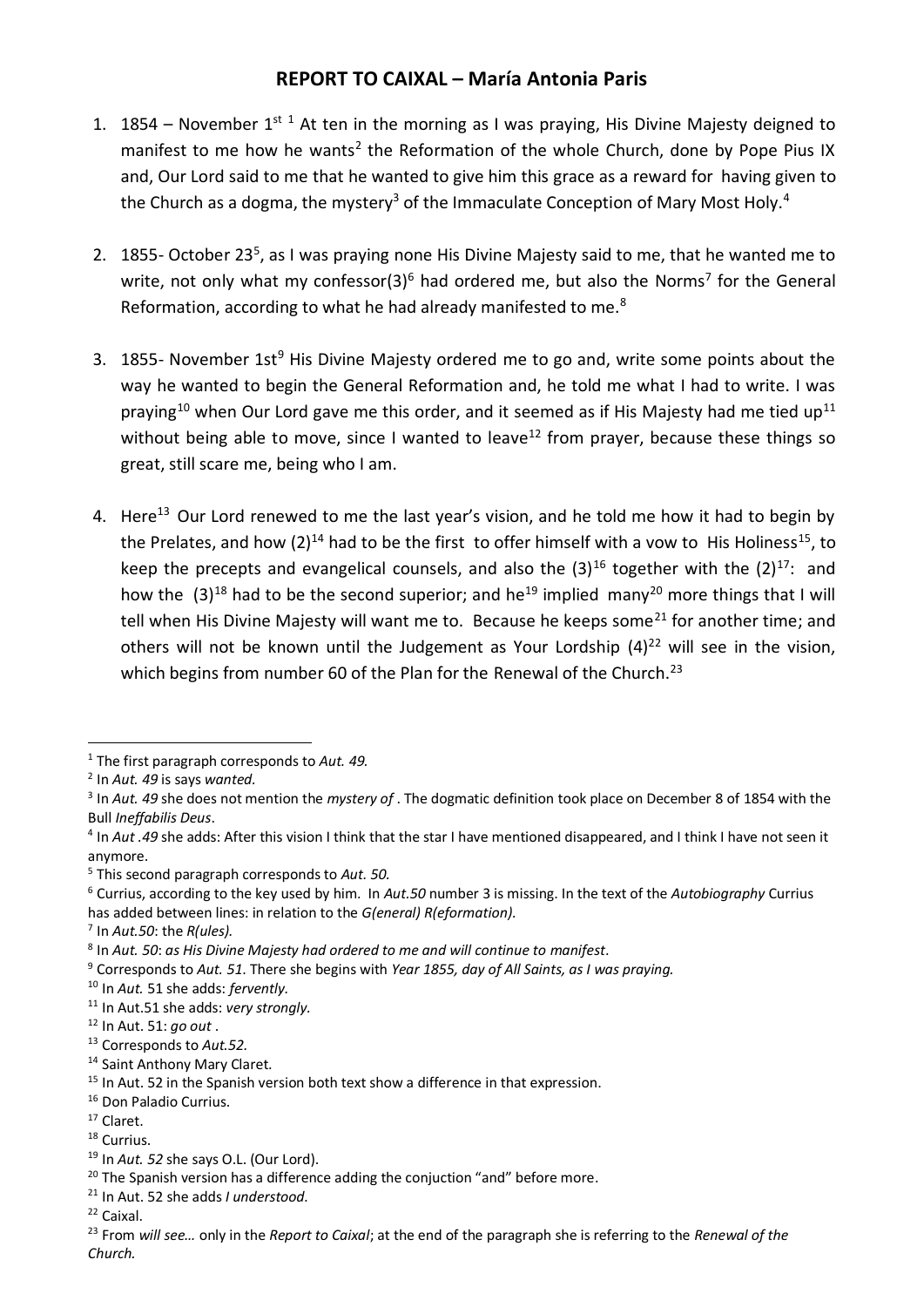- 5 In this occasion<sup>24</sup> he asked me to enter into my heart and prostrate myself, because His Divine Majesty was going to bless me, and afterwards I should leave and go to write.<sup>25</sup> I felt myself as if I was liberated from the restrains that I had experienced,  $26$  and a great submission of heart to obey and to write, which until then I had never had<sup>27</sup>, on the contrary, I used to experience a great repugnance. But<sup>28</sup> as always, hell is contrary to all the works of God, as is this one according to what my confessor<sup>29</sup> reassures me; than my former fears came back, fears that everything was only to waste time in prejudice of my soul, and that maybe everything was my imagination and, that I was confusing my confessor. Thus I should not obey the precepts to write and other thousands of things, that produced a great confusion in me, because I wanted to obey, and on the other hand<sup>30</sup> I was fighting between obedience and fear, until<sup>31</sup> Our Lord deigned to manifest to me the last judgement which is very close at hand, to reassure me of the manifested truth.
- 6 But, alas my Father, what a horror!!!<sup>32</sup> I am terrified from feet to heat only on thinking of it and, I do not know how to speak about what I saw,  $33$  and I will only say in relation to our case,<sup>34</sup> that in the midst of the horrors that terrified me, I fled<sup>35</sup> with another sister and we went into the cloister of a church<sup>36</sup> and, there God saved me from the devouring fire, that was coming down<sup>37</sup> from the sky as a dreadful rain that burned<sup>38</sup> the earth in an instant.
- 7 And it was revealed to me that, the church (we went in) was this religion (order) which has to witness the Last Judgement<sup>39</sup> and, that all whoshall follow its doctrine will be saved, because the Holy Law of the Lord<sup>40</sup> is perfectly kept in it. The Lord manifested this<sup>41</sup> to me then and now (September 20, 1856 when the Plan for the Renewal of the Church was sent to me) he orders me again to say to Your Lorship  $(4)^{42}$  that this Order is the one which Christ our Lord will govern during the thousand years of his happy kingship. This last command,  $43$ it is my understanding, is one of those great things, His Divine Majesty told me that he kept for another time, when he deigned to manifest to me the situation of the Church. This thing<sup>44</sup> about the Last judgement<sup>45</sup> Our Lord repeated to me the next day because, even having seen what I just had seen,<sup>46</sup> I still had suspicions if it could be my imagination, or if it was a bad dream, because about visions and revelation, Your Illustrious Lordship knows

**.** 

<sup>24</sup> In the *Autobiography* both paragraph form n.52. There she writes: *and here Our Lord said to me….*

<sup>25</sup> In *Aut. 52* she adds: *I prostrated myself with great humility and reverence, because it seemed to me, that I was face to face before the Majesty of God*.

<sup>26</sup> In *Aut. 52 "*had*".*

<sup>27</sup> In *Aut. 5:* "felt".

<sup>28</sup> From here on it corresponds *to Aut.53*. With a different redaction.

<sup>29</sup> Currius.

<sup>30</sup> From here on it corresponds to *Aut. 54.* There she begins: *and thus*.

<sup>31</sup> In *Aut.54* Currius has added between lines: *after 3 or 4 days*.

<sup>32</sup> Corresponds to *Aut.55.* There she begins*: This vision of the Last Judgment gives in me so much horror that only on thinking about it creeps me out from toes to head and I do not know*… She still had the same feeling on January 1861. Cf. *Diary 72*.

<sup>33</sup> *Aut. 55*: *and thus.*

<sup>34</sup> Aut. 55: *I will just say what fits my purpose. And it is.*

<sup>35</sup> *Aut.55*: *seemed to me that I was fleeing.*

<sup>36</sup> *Aut.55:* she adds between lines: *(the cathedral of Tarragona).*

<sup>37</sup> *Aut.55: falling.* 

<sup>38</sup> Aut.55: she adds: *whole*.

<sup>39</sup> Up to here, it is found in the *Autobiography* in n. 55.

<sup>40</sup> From: *and that all….* is missing in *Aut.55.*

<sup>41</sup> From here on it corresponds with *Aut. 56* although with a different redaction.

<sup>42</sup> Caixal.

<sup>43</sup> In *Aut.56*: *This new information.*

<sup>44</sup> From here it corresponds to *Aut.57.*

<sup>45</sup> In Aut. 57 she suppresses: *Last*.

<sup>46</sup> In Aut.57 she adds: *in great terror (with the pallor of my face I showed the great day of the Lord), I mean to say, even though I was still trembling for the unthinkable sound of the trumpet…*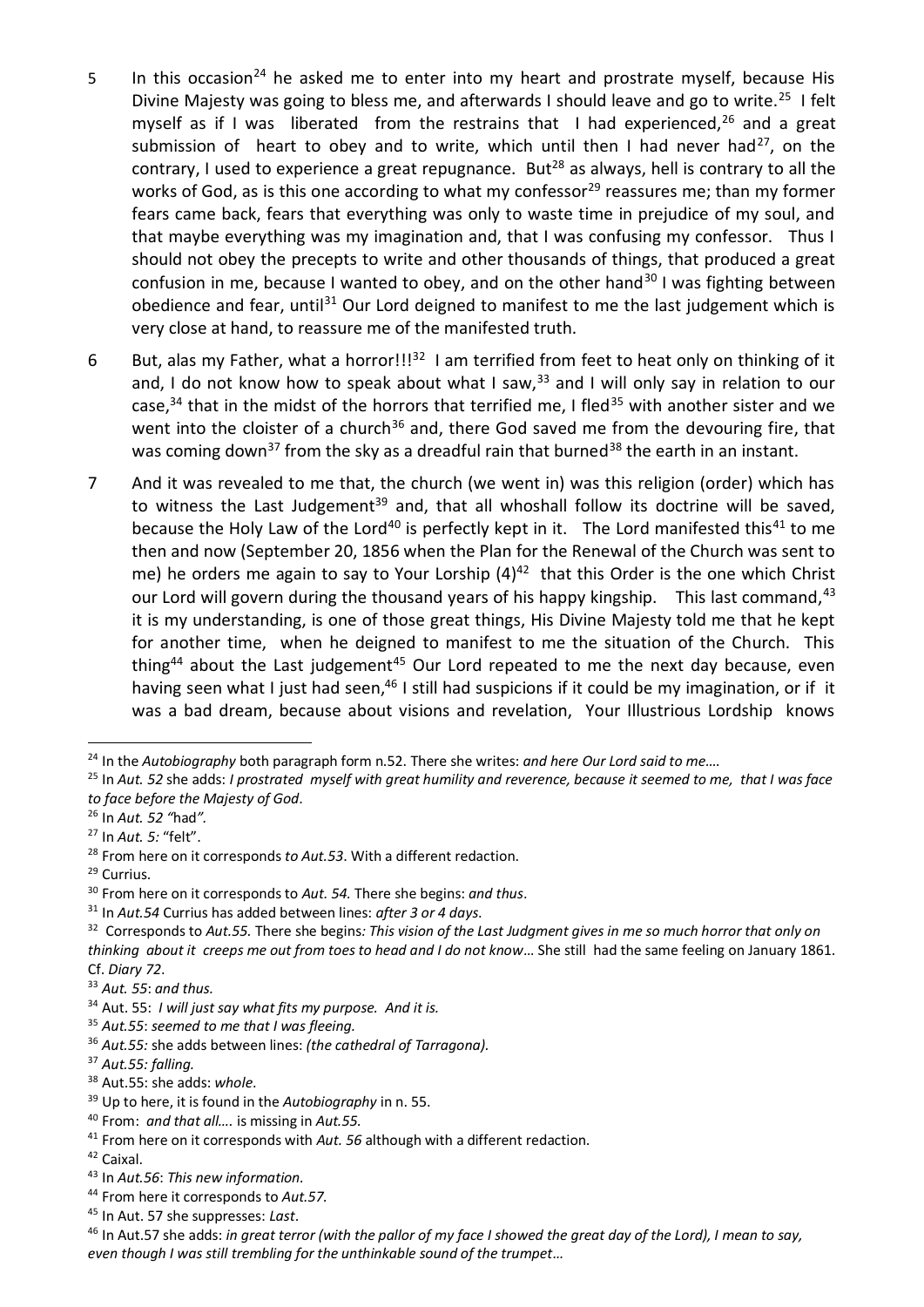how hard it is for me to give them credit.<sup>47</sup>

- 8 You see my Father, (4)<sup>48</sup> that there is no division between your spirit and the spirit of your daughter, because the hand of God governs both, and unites them for his greatest honor and glory, until he will bring us to the eternal glory and, now I leave the first point and go to the second, giving you an account of my spirit as I had promised above.
- 9 Beginning <sup>49</sup>with the day of my profession (27 of August of 1855) I say to Your Most Illustrious Lordship  $(4)^{50}$  that when His Excellency  $(2)^{51}$  put the crown I felt a weight so extraordinary on my head that it make bend, and naturally the crown weighed very little since it was formed by very fine flowers. As I wondered about the great weight Our Lord told me "This is my daughter, the burden that you carry of the Reformation of my Church; and His Divine Majesty called me three times "my spouse" with great love<sup>52</sup> making me understand that the Eternal Father, and the Son and the Holy Spirit loved me much: And Our Lord said to me "My daughter: from now on I want to be in the midst of your heart as on my own throne:<sup>"53</sup> and he rewarded with so much grace to have been waiting for so many years this sacred betrothal<sup>54</sup> that His Majesty wanted to celebrate it for eight days in a row keeping the sacramental species from one communion to another,<sup>55</sup> grace which had my soul as it were away from me and it seemed that it had its resting place and dwelling in the center of the Sacred Heart of my God and Lord. I say «in the center of my God's Heart», because it did not seem to me that God was in my heart, but I saw as if myself, body and soul, was within the Sacred Heart of my God and Lord.<sup>56</sup>
- 10 Another grace that His Divine Majesty did to me, that seemed still more special and, it was

1

<sup>50</sup> Caixal.

<sup>47</sup> Instead of this end from you know in Aut.57 we read: *I have always been almost incredulous in the opinion of my confessors….. I suppose God is not displeased with this manner of incredulity, since he has already endured me in so many others, and has showed it to me again.*

<sup>48</sup> Caixal.

<sup>49</sup> In Aut. 226, referring to non-specified divine favors she remits to this number of the *Report to Caixal.* 

<sup>51</sup> Claret.

<sup>52</sup> Currius describes the estate of the Mother in these days in a letter to Caixal, her first director: *Although, it is true that, she suffers much, but these are sorrows that some are sent to her by God and, others he allows the enemy to cause them, to build a balance and to make herself more worthy of the intimate union with God, in whose company she continually goes and talks, especially after her fervent profession, during which she was called my Bride, at the same that she was fondled as such and, when the bay leave crown was put on her head, she told me, later, that she felt it so heavy that she was forced to lower her head because of the heavy weigh that she was feeling, and (in) another occasion it was manifested to her that, the huge weigh meant the weigh or the importance of this great work, whose care is given to her.* (EXC, June 1<sup>st</sup> 1856: fol.56-57.)

<sup>53</sup> *If we would pay attention only to the data which appears here, without looking at the posterior itinerary of the Servant of God, we should conclude that this high experience marked the entrance of M. Antonia in the transforming union. We perceive here a particular presence of Christ's humanity, and a certain vision of the Three Divine Persons: Christ calls her his spouse and affirms that, from that moment on He will be in her heart. Sign of Christ's donation is the Eucharistic grace described by the Mother. Lastly, as to his espouse, Christ entrusted to her the interests of his Church. However, taking into consideration that very soon M. Antonia will enter into a long night of the spirit, and that this night does not appear simply restorative but also, very clearly purifying, we believe that this experience, situated between two stages of a rough night of the spirit had the character of a simple mystical betrothal.* 

<sup>54</sup> By *bethotal,* means here the profession.

 $55$  It is the same grace, that six years later, August 26 1861, will be granted to Saint Anthony Mary Claret. Cf. *Autobiography n*. 694. There is one difference: the Saint enjoyed it until his death; the Mother only in two short periods: now during 8 days and, in 1868 during three days. Cf. *Diary 100*.

<sup>&</sup>lt;sup>56</sup> Currius, her director, describes the spiritual estate of the Mother from her profession until June 1856 as follows: During this entire time she has been as, hanging between heaven and hell, seeing and enjoying of God with the blessed in her high contemplation of the divine things on one hand, and on the other, suffering greatly due to the continuous dreadful visions of the spirits of darkness that, try in any way to frightened her with thousands of grimaces, especially when she is more involved on writing the last notation, when she handed it to me some days before the dreadful assault against Your Excellency (ECX, June  $1<sup>st</sup> 1856$ ; fol. 57.)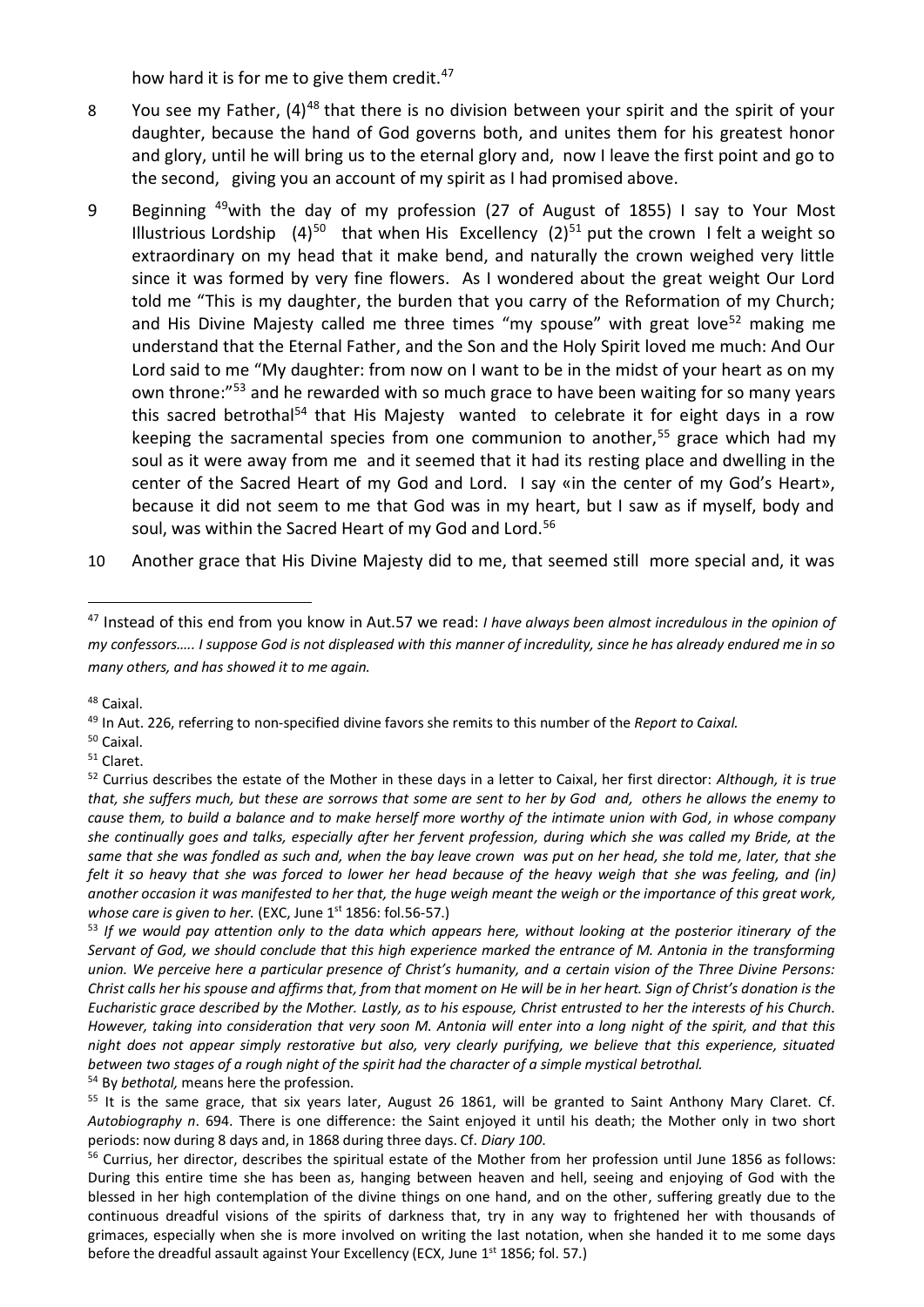that being so much in God, that those eight days it is true that I did not live in myself, Our Lord with his wise providence knew how to govern me, so I could fulfill my obligations without any obstacle or any other note, than to cause a great admiration in all my sisters because they could feel such and extraordinary devotion and spiritual peace being at my side, that they said, if the obedience had not required us they would not have left for a moment from my side.

- 11 Alas! My Father  $(4)^{57}$  how good is God to those who serve him with a righteous heart! And how ungrateful I am to so many love kindnesses!!! Who could say that after having received such mercies, I would not become a seraphim of love? But alas! I do not know how I do not die from grief, on seeing me colder than ice in the service of my sovereign Creator. God our Lord has manifested many times that he is pleased to communicate to me the secrets of his power and kindness, and I am always ungrateful trying to destroy or diminish such love finesses. Give them my Lord and my God the strength that you want them to have in order to fulfill Your Most Holy Will and forgive my resistances to Your Most Holy Voice.
- 12 It is true my most dear Father that, on seeing the mercies that God our Lord has done to me, of experiencing him always present<sup>58</sup>, and how much he helps me in so many things that weigh upon me, I become confused continually by how little I profit from such a good Teacher. I say "good Teacher" because he does not leave any mistake without correction, reproof or warning.<sup>59</sup> This should not be understood of serious things, because by the grace of God there are none, but of having little patience to suffer the mistakes and defects of this good sisters that, are so good and, as by the grace of God I do not suffer from this defect, on the contrary, I have to be attentive to all the offices and occupations of each one, thus I have to practice patience very much and, I have very little, I say little because much is needed, especially when I forget how much God bears me, being so much negligent in the divine service.
- 13 Many times I think, that maybe it would be better for my soul, not to demand so much punctuality, even if the things would not be done so perfectly, and they say to me that by no means I have to leave it. This is my Father the wall of division that you feel  $(4)^{60}$  between your fervent spirit and the cold spirit of your daughter. My grave infidelities in the service of God prevent the divine communication, as it will be said more extensively to (4) by the good Father  $(3)^{61}$  who is eager to please you; and it is true that if Your Lordship were not so thirsty, you would have been satisfied with the letter of  $(3)^{62}$  who certainly say to you many things, as far as it is possible through a letter.
- 14 As this Father wants me to deny myself even in holy things, because on seeing that I am inclined to penances he allows me to do very few, and the good sister María Josefa de San Pablo<sup>63</sup> (to whom this good Father (3) [Curríus] has subjected me) for the great love that she has for me, as well as the other sisters do; they think that my life has some value and thus they try to preserve it. This makes me suffer because it seems to me, that I am losing the spirit of mortification, so necessary for the religious perfection. If the saints who have

**.** 

<sup>57</sup> Caixal

<sup>&</sup>lt;sup>58</sup> She refers her to the constant feeling of the divine presence, which is not the Eucharistic grace mentioned above, that was temporary. Cf*. Aut.12.*

<sup>59</sup> Cf. *Aut.85.*

 $60$  This means Caixal. He is referring to an affirmation by him in a letter to the Mother, which has been lost. Judging by the Report to Caixal, this had ordered her to write to him on three themes: a) graces related to the renewal; b) graces related to the profession; c) counsels for Caixal himself.

<sup>&</sup>lt;sup>61</sup> Currius.

<sup>62</sup> Currius.

<sup>63</sup> María Josefa of S. Paul, in the world María Caixal Roig, the bishop's niece. Cf. *Aut.118*.She was born in Vilusell (Tarragona) on May 3<sup>rd</sup> 1827. She was one of the three postulants accepted by the Mother in Tarragona and whom she took with her to Cuba (Aut. 118,121,132). She received the habit on June 7 1853 and professed on September 3<sup>rd</sup> 1855. She died in Tremp (Lleida) on August 2<sup>nd</sup> 1878.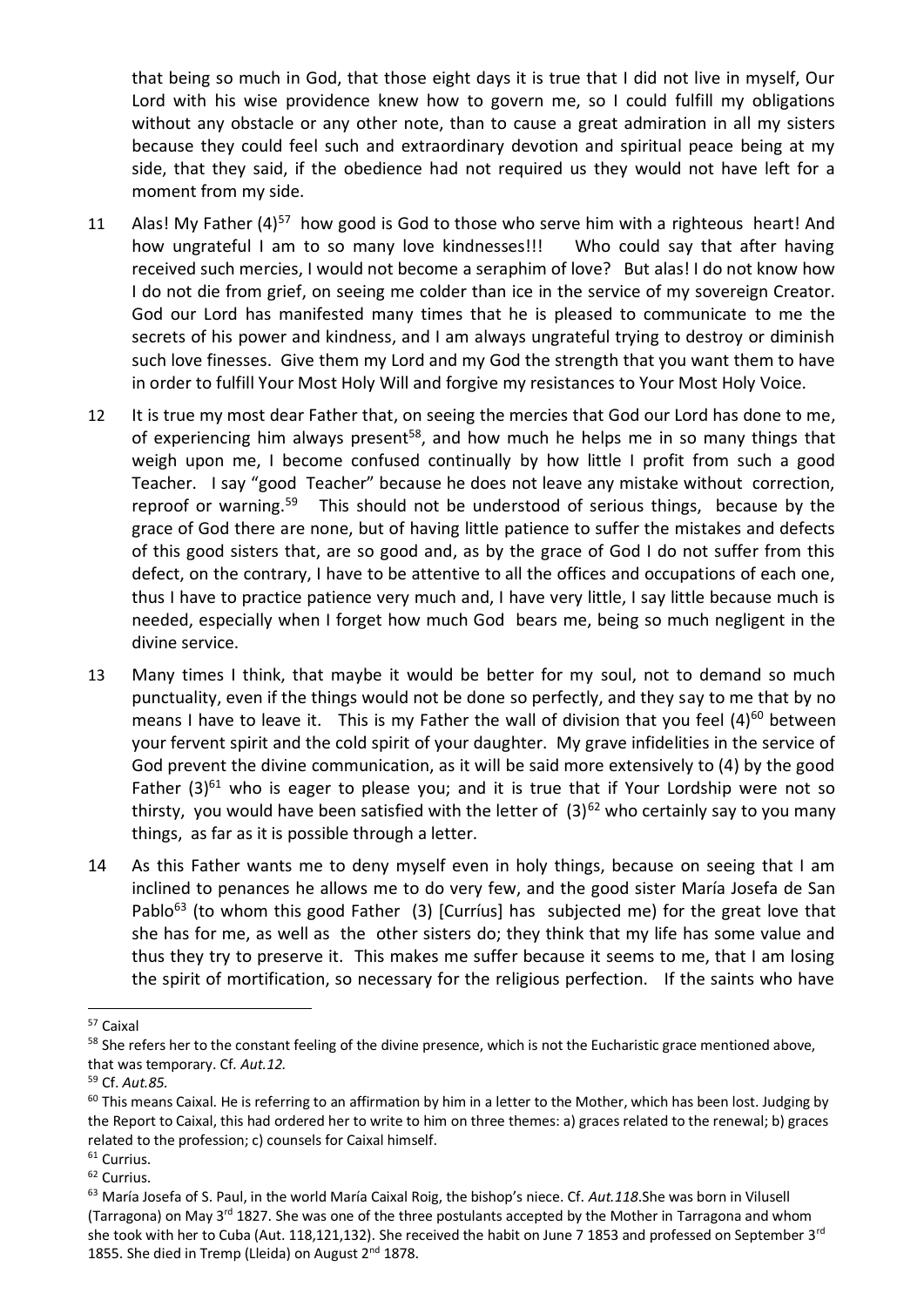not sinned, have done so much, how much would I have to do myself having trespassed all the divine commandments? They only allow me to follow the rule and, to abstain from eating meat, cod and all sorts of viands, and I only eat some egg when they feel I need it. Very few cilices and disciplines. As Your Lordship (4) can see how a comfortable life I have, and still every day the confessor<sup>64</sup> says to me that I should give<sup>65</sup> thanks to him for allowing me to do that little. One of these days I told him that it seemed to me that, I was healthy enough to use the cilice and the discipline, which I said to him with much submission, that for the grace of God I have much, and he answered me to be careful that he might ask me to put it on the habit. May God grant that with the Holy Obedience I should purify my soul. Amen.

- 15 The only thing that encourages me is, not feeling any difficulty in anything which is for the greater glory of God, even if I had to suffer all the works of this world until the day of the Judgement; and even this seems very little for the love my most sweet Redeemer has for me. Thus nothing causes me suffering, neither what they call works discourages me, nor the satisfactions exalt me. I only long for and wish intensely to live crucified with Christ Crucified.
- 16 Your Lordship does not have to get anxious for the sufferings that may come to us, what you have to do is to pray to God, that he may grant us his holy grace until the last moment of our life, with this we have enough. I would like to shout to all the world and encourage to suffer something, for who has suffered so much for us; but since this is not possible because of my insufficiency, I would like that Your Lordship profit from it, since due to your humility it seems that my letters give to you some solace, and I wish it for the glory of God. Thus I leave the second point and, I go to the third with great sorrow of my soul, and only because I am a daughter of Obedience, I will say with simplicity what Your Lordship asks me with so much punctuality.<sup>66</sup>

17 My Most Dear Father: I always have been as bad as your Most Illustrious Lordship knows, but by the grace of God I have never been cruel to my Fathers, because I can truly say to Your Lordship what Jonatan [said] to David : that he was the other half of his soul<sup>67</sup>; and even more I can say without fear of being wrong, by the grace of God, that if it was necessary for saving your soul, to deprive mine of the clear vision of God for some years, with great love I would suffer it if this were the Divine Will.

- 18 I never forget to pray for the needs of Your Lordship, even during the act of the discipline to which I add a Hail Holy Queen to Mary Most Holy, so that she may give you her grace in all your works, and that you be as holy as I wish and your condition requires. In this, God Our Lord has always manifested to me that  $(4)^{68}$  lacks that humility which comes with the denial of oneself, and that on lacking this abnegation, so much recommended by Our Lord Jesus Christ (4) will not be able to reach the evangelical perfection.
- 19 One day Our Lord said to me: O my daughter! If the great men could understand the meaning of my words! He who denies himself, this is his own master: and he who overcomes himself, this will defeat cities and kingdoms. Through this God Our Lord made me understand that, all the evangelical perfection consists in the true abnegation of ourselves. And He made me see, by a very admirable way, which I do not know how to explain, all the great evils of the world, and, He said to me that such a multitude of evils, all of them have their origin in the little abnegation of man. And if (4) asks you, to tell him in

<sup>67</sup> Cf. 1 Sam 20:17.

**<sup>.</sup>** <sup>64</sup> Currius himself.

 $65$  In the Spanish original the verb "give" is missing.

<sup>&</sup>lt;sup>66</sup> With sorrow, because it was about warnings to the bishop Caixal, her director. Judging by these words, he had ordered it himself to her.

<sup>68</sup> Caixal.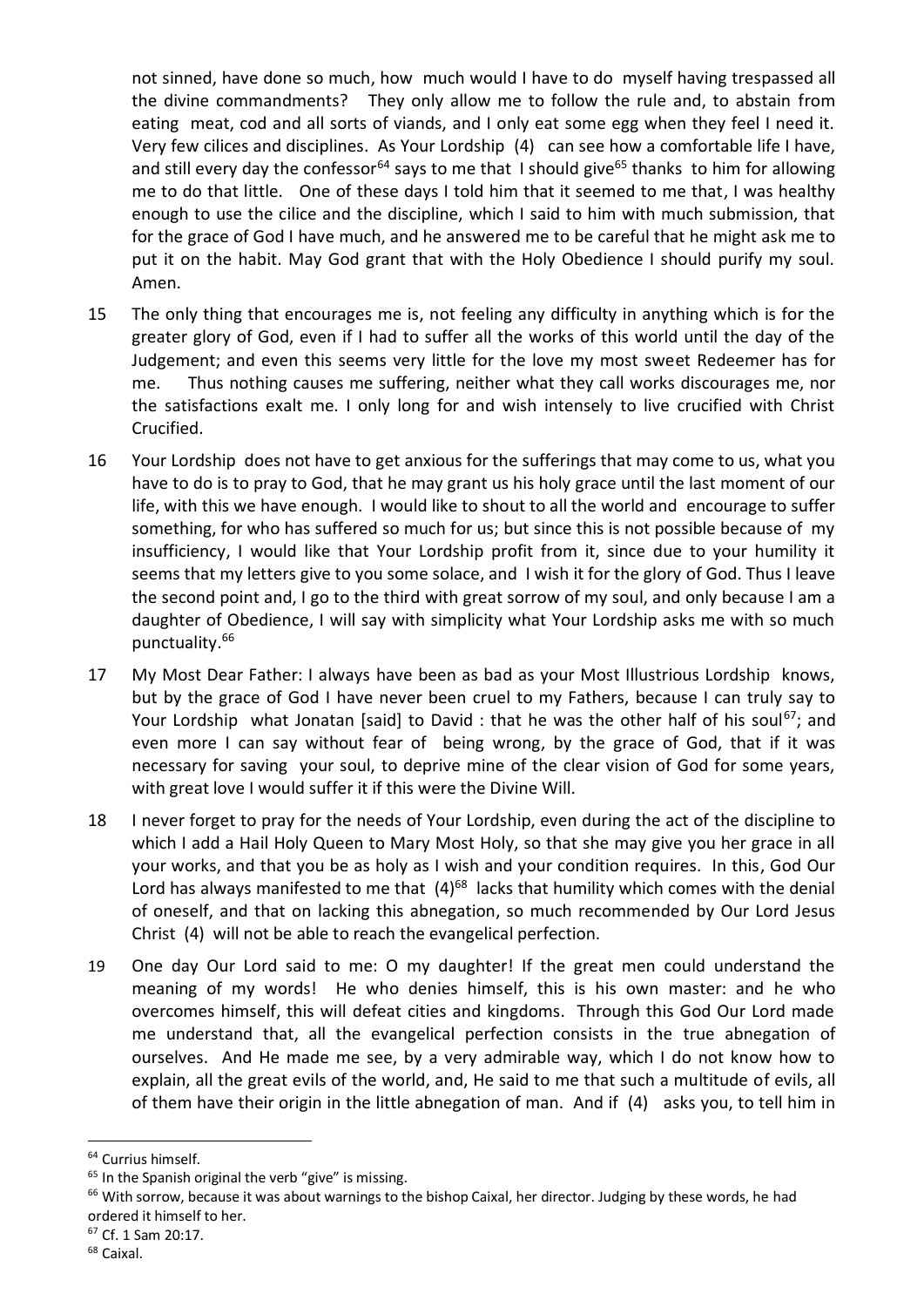what things and when he has to deny himself, you will answer what Our Lord taught us, and it is that abnegation has no parts and no time, but that always and in everything we have to deny ourselves if we want to be perfect.

- 20 Your Lordship have to exercise yourself in the holy prayer (which I assume you have every day morning and afternoon), in receiving every day the vicissitudes of the times and, things of this miserable life, as coming from the hand of God, and to rekindle the faith, being certain that God Our Lord, in his divine providence, sends them to you and, allows everything for your greatest good and profit of your soul. Alas my father! if I had the knowledge that Your Lordship has, I would know how to make you see that, in this point is the cream of perfection. Realize mi Father that you have a great need of it; and thus your virtue will not depend on the times and events, but your soul will be fixed in God who never changes.
- 21 Your Lordship says that you are horrified to see yourself in the situation in which you are,  $69$ and that you fear that the Lord has allowed it in punishment for your sins. No, my Father, it is not this the condition of God our Father. May Your Lordship be assured that the high place in which God has put you, does not impede in any way the perfection, the high state in which God has put you; on the contrary the purpose of the Divine Providence has been no other, than to put a zealous Pastor, so that from the eminence of the episcopal chair you may teach to every creature, with your life and doctrine, the Holy Law of the Lord. I wish my father! That there might be many pastors in the Church zealous of the honor of God as, by the grace of God, Your Lordship is.
- 22 In the vision, in which His Divine Majesty manifested to me the state of the Church, He did not give me any particular message for your Most Lordship, and as my soul wished to know (without curiosity) what will happened to my most dear Father, since he was one of the included, because He did not exclude any Prelate of the universal Church; it was manifested to me that it will not be difficult for my Father<sup>70</sup> to embrace the apostolic life.<sup>71</sup> That his heart is ready to be one of the first apostles in the new Apostolate and, that he will work very much in its formation. I have seen the gifts that God has put in your soul to renew in his Holy Church the observance of the Divine Commandments.
- 23 However, I have to warn you my most dear Father, because Your Lordship still has the heart stuck to the things of the earth and, this gets in the way of the divine union with God; and these things of the earth bring you a multitude of thoughts, that disturb your imagination with a thousand impertinent cares that upset the peace of your soul. Father strengthen yourself specially on the two points mentioned above, and this shall be the preparation for the great work.
- 24 I omit here somethings which are convenient for your governance, not to omit to work, but because everything, you will find everything in the copy we sent you, so that Your Lordship may drink from the fountain itself and, quench your thirst unless it is from dropsy. Holy Obedience may forgive, my father, my indiscretion on saying so many things, that fearful as from a horrific thunder by the letter of Your Most Illustrious Lordship, has made me exit from myself to give to you a proof of the love that I have for you in Our Lord Jesus Christ and which I owe it to you justly. Thus I implore, prostrated at your feet, that you pardon me for the long time I have had, without knowing it, Your Lordship upset and I am sorry from the bottom of my soul.
- 25 His Excellency  $(2)^{72}$  tries to leave again for Rome and this very soon. It seems that his

-

<sup>69</sup> As a bishop.

<sup>70</sup> Caixal

 $71$  The apostolic life, that is to say, the evangelical poverty in imitation of the Apostles.

<sup>72</sup> 2, means, Saint Anthony Mary Claret.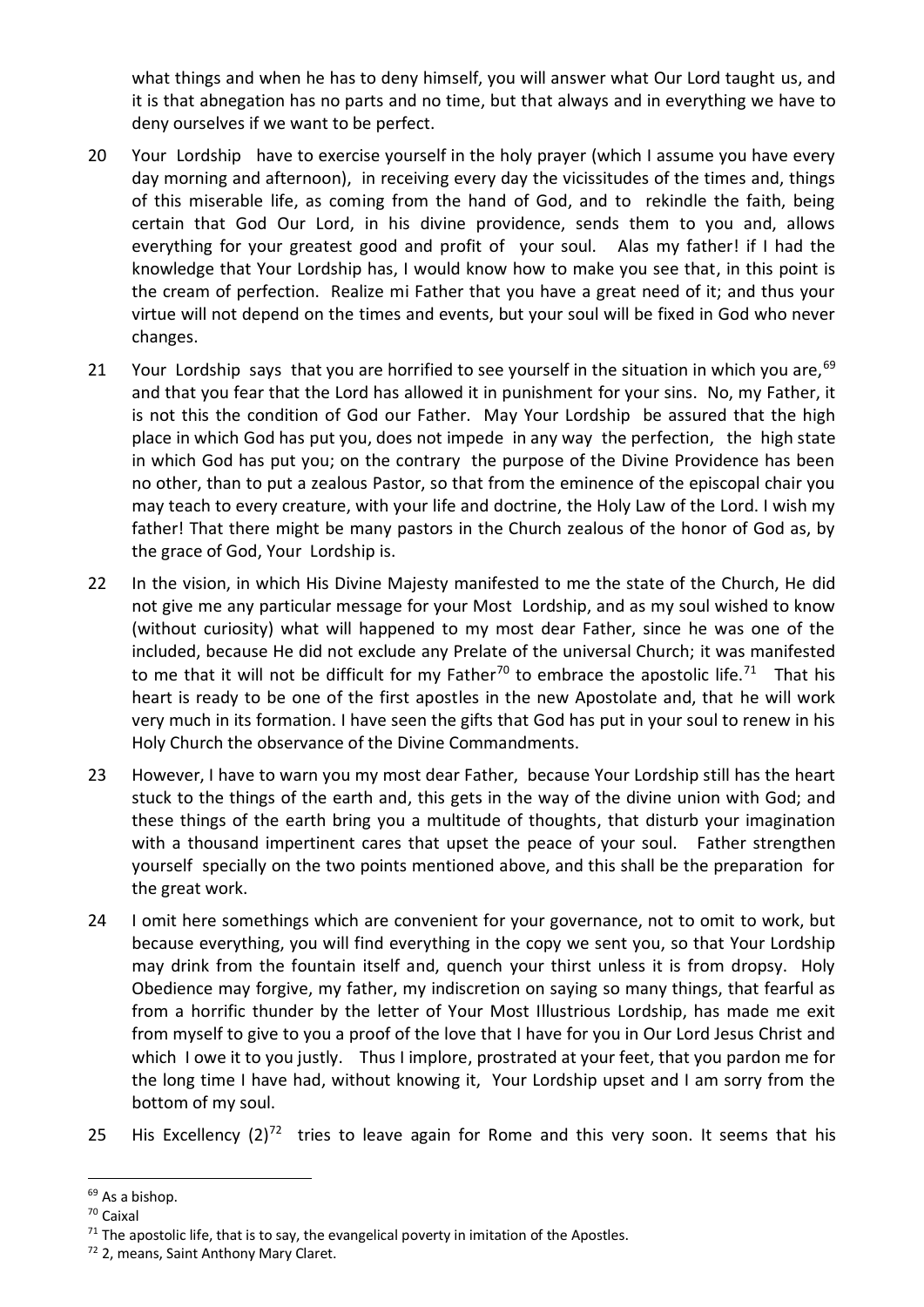purpose is no other than to avoid the yoke, scare by a few ghosts.<sup>73</sup> But I think that Our Lord pushes him<sup>74</sup>, without him realizing it, to do his work. May Your Lordship pray to God that in everything his Holy Will be done.

26 This letter together with all the papers included are only for Your Lordship. If something may be useful for you, copy it, and the rest may it be burned.

A thousand thanks to Your Lordship and to don Juan for the mass you celebrated for me, and I beg both of you that every day you remember me in the holy sacrifice of the mass. The four N.<sup>75</sup> continue very well thanks to God, and all this your house say hello with respect to Your Lordship and, we all ask you blessing.

S.S.S. (5)

-

<sup>&</sup>lt;sup>73</sup> The resolutions taken by Saint Anthony Mary Claret during the spiritual exercises in 1854 are centered in the renunciation to the episcopal mitre of Santiago de Cuba. Cf. *Saint Anthony Mary Claret, Autobiographical Writings*, Madrid (BAC) 1981, pp. 540-541. In reality the wish to renounce was prior to the exercises. On May 10 1853 he already spoke of this in a letter to the Captain General, don Valentin Cañero (*Epist. Claret. I* p. 805*.)* The assault at Holguin plunged him in a profound crisis: moved by it on April 23 1856 he wrote to Pius IX, to consult him about a possible renunciation (Epist.Claret. I, pp. 1172-1176.)  $74$  Shove.